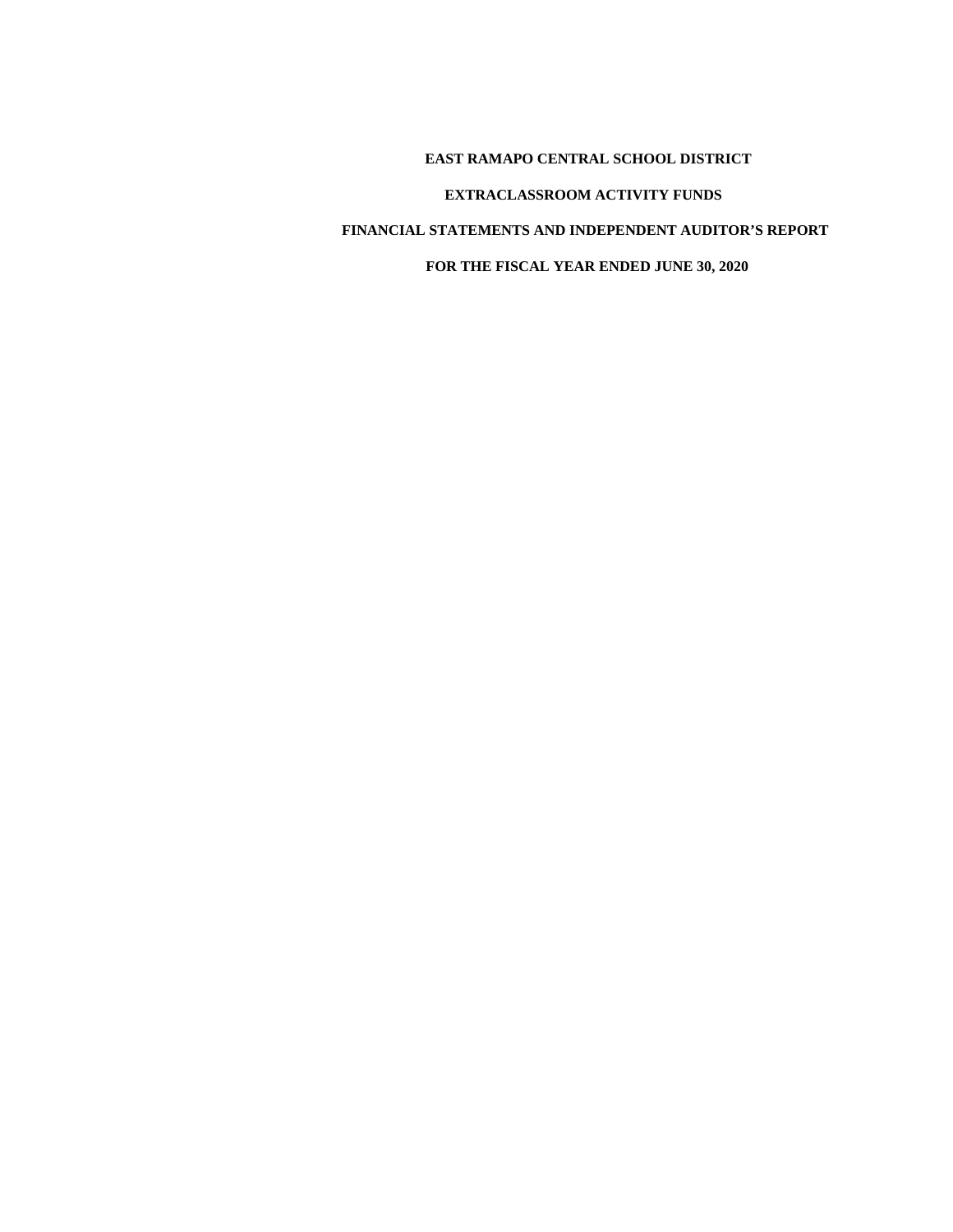# **EAST RAMAPO CENTRAL SCHOOL DISTRICT**

# **TABLE OF CONTENTS**

# **Number INDEPENDENT AUDITOR'S REPORT AND FINANCIAL STATEMENTS**

Independent Auditor's Report

| <b>Statements of Cash Receipts and Disbursements</b> |         |
|------------------------------------------------------|---------|
| For the Fiscal Year Ended June 30, 2020              | $1 - 5$ |

Note to Financial Statements 6

**Page**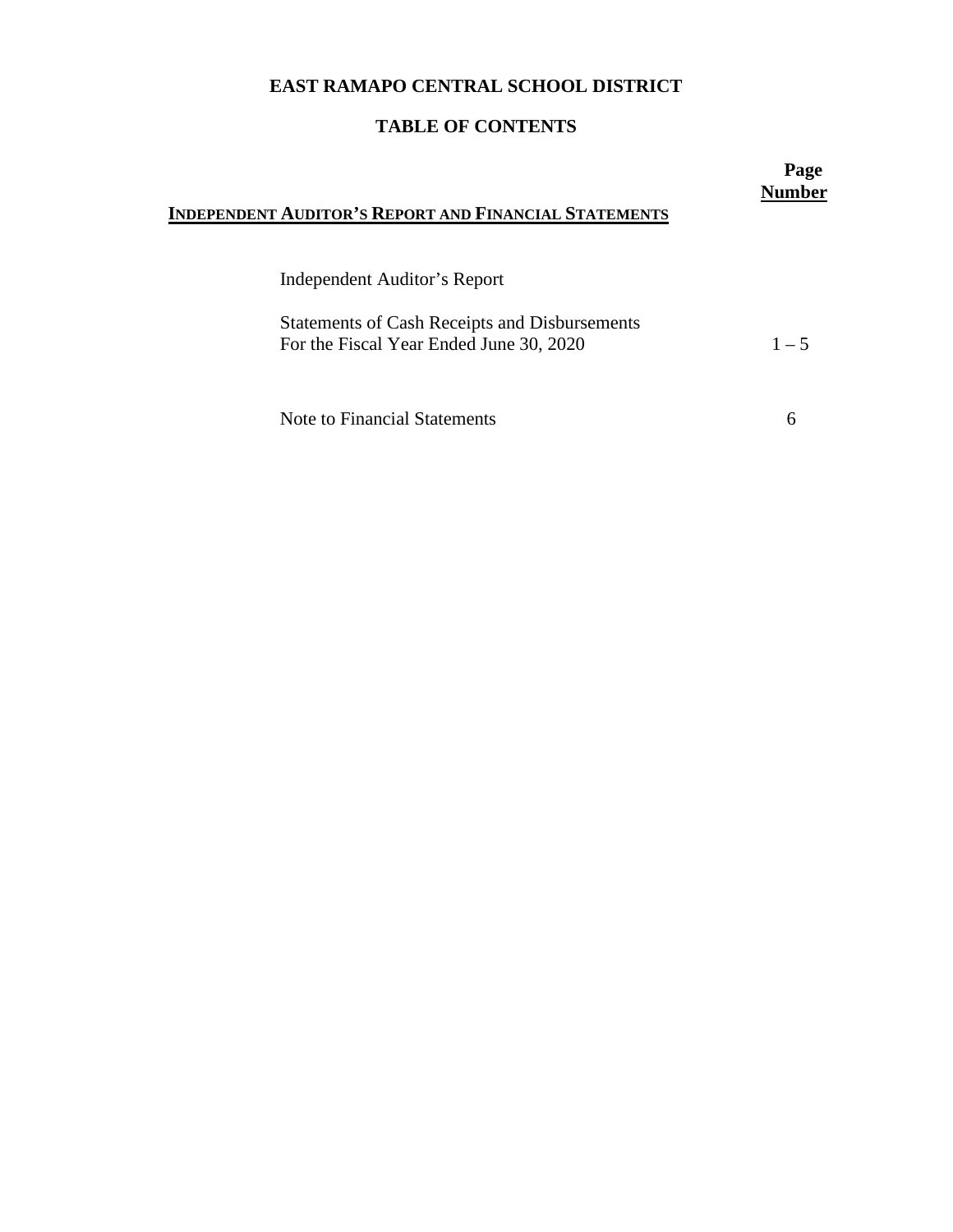Robert S. Abrams  $(1926 - 2014)$ 



R.S. ABRAMS & CO., LLP

Marianne E. Van Duyne, CPA Alexandria M. Battaglia, CPA

### **INDEPENDENT AUDITOR'S REPORT**

To the Board of Education of the East Ramapo Central School District

We have audited the accompanying cash basis financial statements of East Ramapo Central School District's Extraclassroom Activity Funds, as of and for the fiscal year ended June 30, 2020, and the related note to the financial statements, which collectively comprise the East Ramapo Central School District's Extraclassroom Activity Funds financial statements as listed in the table of contents.

### **Management's Responsibility for the Financial Statements**

Management is responsible for the preparation and fair presentation of these financial statements in accordance with the cash basis of accounting described in Note 1B; this includes determining that the cash basis of accounting is an acceptable basis for the preparation of the financial statements in the circumstances. Management is also responsible for the design, implementation, and maintenance of internal control relevant to the preparation and fair presentation of financial statements that are free from material misstatement, whether due to error or fraud.

### **Auditor's Responsibility**

Our responsibility is to express an opinion on these financial statements based on our audit. We conducted our audit in accordance with auditing standards generally accepted in the United States of America. Those standards require that we plan and perform the audit to obtain reasonable assurance about whether the financial statements are free from material misstatement.

An audit involves performing procedures to obtain audit evidence about the amounts and disclosures in the financial statements. The procedures selected depend on the auditor's judgment, including the assessment of the risks of material misstatement of the financial statements, whether due to fraud or error. In making those risk assessments, the auditor considers internal control relevant to the entity's preparation and fair presentation of the financial statements in order to design audit procedures that are appropriate in the circumstances, but not for the purpose of expressing an opinion on the effectiveness of the entity's internal control. Accordingly, we express no such opinion. An audit also includes evaluating the appropriateness of accounting policies used and the reasonableness of significant accounting estimates made by management, as well as evaluating the overall presentation of the financial statements.

## ISLANDIA: 3033 EXPRESS DRIVE NORTH, SUITE 100 · ISLANDIA, NY 11749 WHITE PLAINS: 50 MAIN STREET, SUITE 1000 . WHITE PLAINS, NY 10606 PHONE: (631) 234-4444 · FAX: (631) 234-4234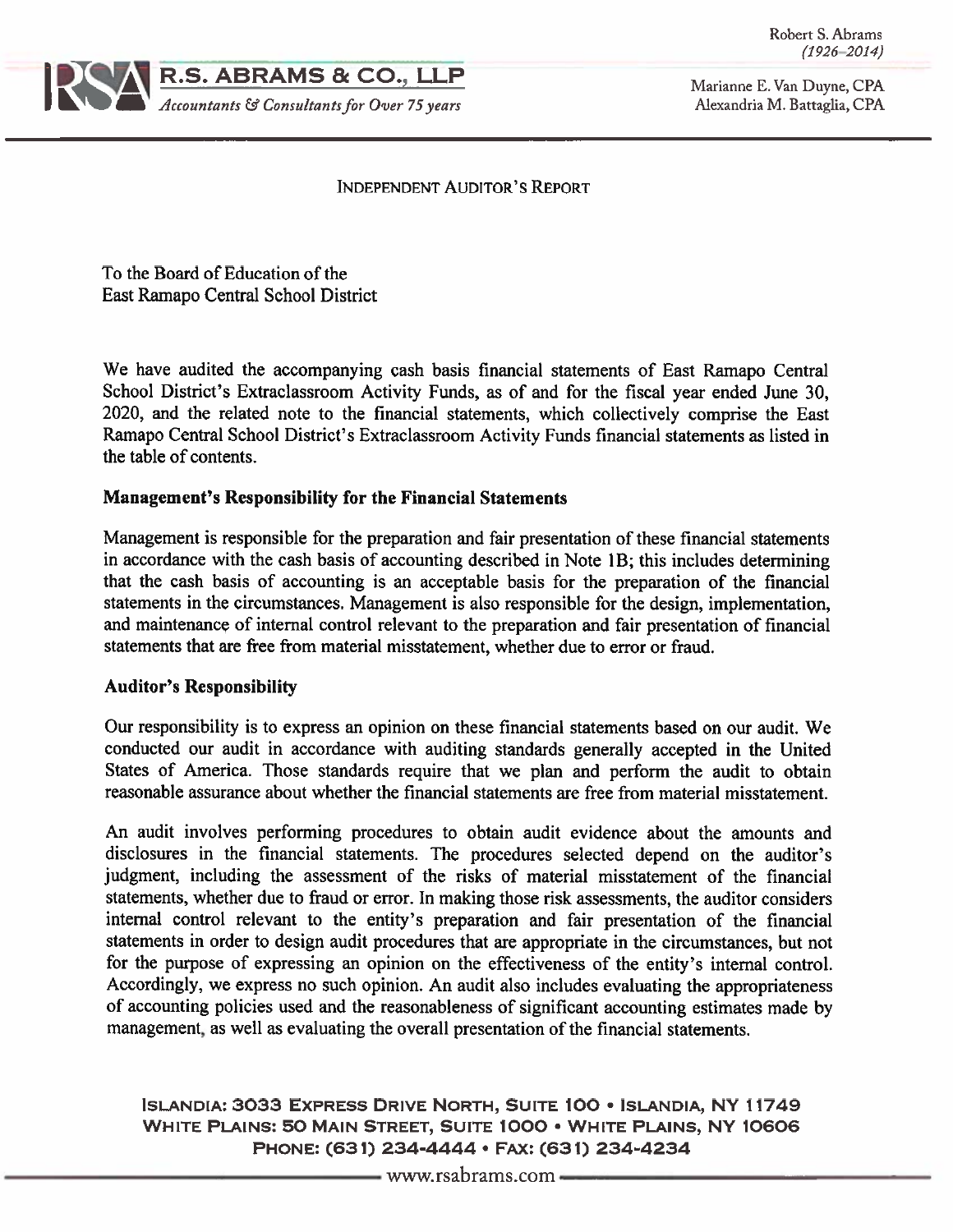We believe that the audit evidence we have obtained is sufficient and appropriate to provide a basis for our qualified audit opinion.

### **Basis for Qualified Opinion**

Controls over cash receipts are not sufficient to enable us to extend our audit procedures beyond the receipts recorded. Accordingly, we were unable to form an opinion with respect to completeness of cash receipts.

### **Qualified Opinion**

In our opinion except for the possible effects of the matter discussed in the "Basis for Qualified Opinion" paragraph, the financial statement referred to in the first paragraph presents fairly, in all material respects, the cash receipts, cash disbursements and cash balances of the Extraclassroom Activity Funds of the East Ramapo Central School District as of June 30, 2020 and for the fiscal year then ended, in accordance with the basis of accounting as described in Note 1B.

### **Basis of Accounting**

We draw attention to Note 1B of the financial statements, which describes the basis of accounting. The financial statements are prepared on the cash basis of accounting, which is a basis of accounting other than accounting principles generally accepted in the United States of America. Our opinion is not modified with respect to that matter.

R.S. abrams + Co. 228

R.S. Abrams & Co., LLP Islandia, New York October 9, 2020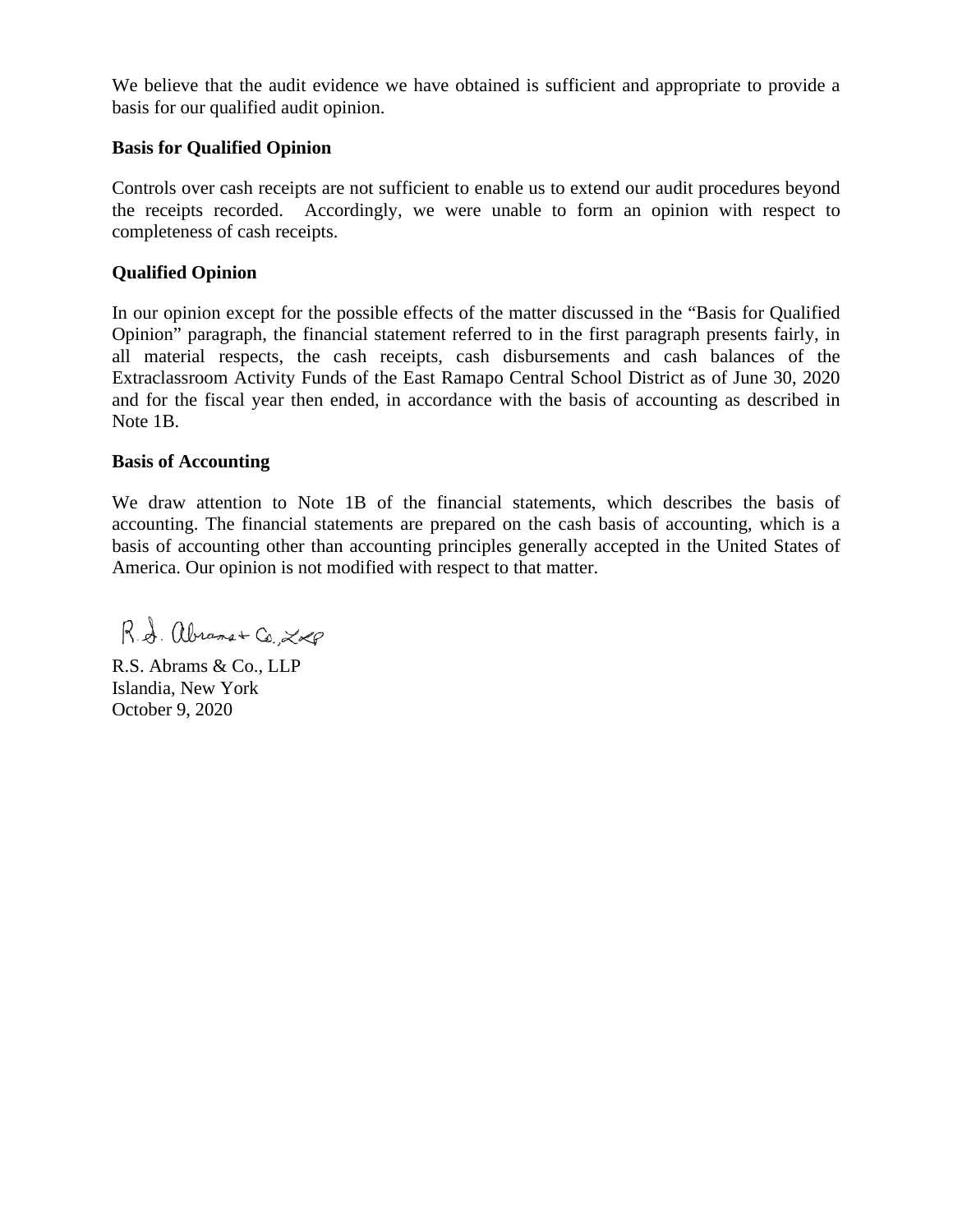### **RAMAPO HIGH SCHOOL EXTRACLASSROOM ACTIVITY FUNDS STATEMENT OF CASH RECEIPTS AND DISBURSEMENTS FOR THE FISCAL YEAR ENDED JUNE 30, 2020**

| <b>Extraclassroom Account</b>   | <b>Balance</b><br><b>July 1, 2019</b> |        | <b>Receipts</b><br>& Tranfers |                           | <b>Disbursements</b><br>& Transfers | <b>Balance</b><br>June 30, 2020 |         |
|---------------------------------|---------------------------------------|--------|-------------------------------|---------------------------|-------------------------------------|---------------------------------|---------|
| <b>ARISTA</b>                   | \$                                    | 3,409  | \$<br>2,107                   | $\boldsymbol{\mathsf{S}}$ | 2,057                               | \$                              | 3,459   |
| Athletic Sports Club            |                                       | 4,140  | 4,344                         |                           | 3,908                               |                                 | 4,576   |
| <b>BASIC</b>                    |                                       | 199    | 464                           |                           |                                     |                                 | 663     |
| Class of 2020 Reunion Party     |                                       |        | 24,278                        |                           |                                     |                                 | 24,278  |
| Class of 2020                   |                                       | 20,042 | 38,437                        |                           | 58,479                              |                                 |         |
| Class of 2021                   |                                       | 3,193  | 9,652                         |                           | 3,525                               |                                 | 9,320   |
| Class of 2022                   |                                       | 3,358  | 6,370                         |                           | 863                                 |                                 | 8,865   |
| Class of 2023                   |                                       |        | 2,325                         |                           | 932                                 |                                 | 1,393   |
| Dance Club                      |                                       | 2,250  | 3,034                         |                           | 2,591                               |                                 | 2,693   |
| <b>English Honor Society</b>    |                                       | 1,990  |                               |                           |                                     |                                 | 1,990   |
| <b>Environmental Garden</b>     |                                       | 5,607  |                               |                           |                                     |                                 | 5,607   |
| ER Volleyball Team              |                                       | 1,080  |                               |                           | 825                                 |                                 | 255     |
| Foreign Language Honor          |                                       | 2,446  | 1,820                         |                           | 2,570                               |                                 | 1,696   |
| Freshman                        |                                       | 1,443  |                               |                           |                                     |                                 | 1,443   |
| Helping Fund                    |                                       | 459    | 1,425                         |                           | 1,215                               |                                 | 669     |
| <b>Interest for Savings</b>     |                                       | 14     | 5                             |                           |                                     |                                 | 19      |
| Math Honor                      |                                       | 1,849  |                               |                           | 440                                 |                                 | 1,409   |
| <b>Model United Nations</b>     |                                       | 700    |                               |                           |                                     |                                 | 700     |
| Musical                         |                                       | 6,826  | 4,472                         |                           | 1,051                               |                                 | 10,247  |
| National Art Honor Society      |                                       | 128    |                               |                           |                                     |                                 | 128     |
| National Honor Society          |                                       | 1,825  | 671                           |                           | 885                                 |                                 | 1,611   |
| Ramapo Game Club                |                                       |        | 544                           |                           |                                     |                                 | 544     |
| Ramapo Key Club                 |                                       | 3,277  | 1,373                         |                           | 1,343                               |                                 | 3,307   |
| <b>RHS Family Resource</b>      |                                       | 5      |                               |                           |                                     |                                 | 5       |
| <b>RHS Music Department</b>     |                                       | 1,085  |                               |                           |                                     |                                 | 1,085   |
| <b>RHS</b> Sunshine Club        |                                       | 2,561  | 180                           |                           | 86                                  |                                 | 2,655   |
| <b>School Planner Account</b>   |                                       | 131    |                               |                           |                                     |                                 | 131     |
| Science Honor Society           |                                       | 1,309  |                               |                           |                                     |                                 | 1,309   |
| Social Studies Honor            |                                       | 579    | 180                           |                           | 180                                 |                                 | 579     |
| <b>Student Council</b>          |                                       | 17,263 | 4,038                         |                           | 6,697                               |                                 | 14,604  |
| Transcripts                     |                                       | 673    | 102                           |                           |                                     |                                 | 775     |
| Yearbook                        |                                       | 6,844  | 11,605                        |                           | 699                                 |                                 | 17,750  |
| <b>Total Ramapo High School</b> | \$                                    | 94,685 | \$<br>117,426                 | \$                        | 88,346                              | \$                              | 123,765 |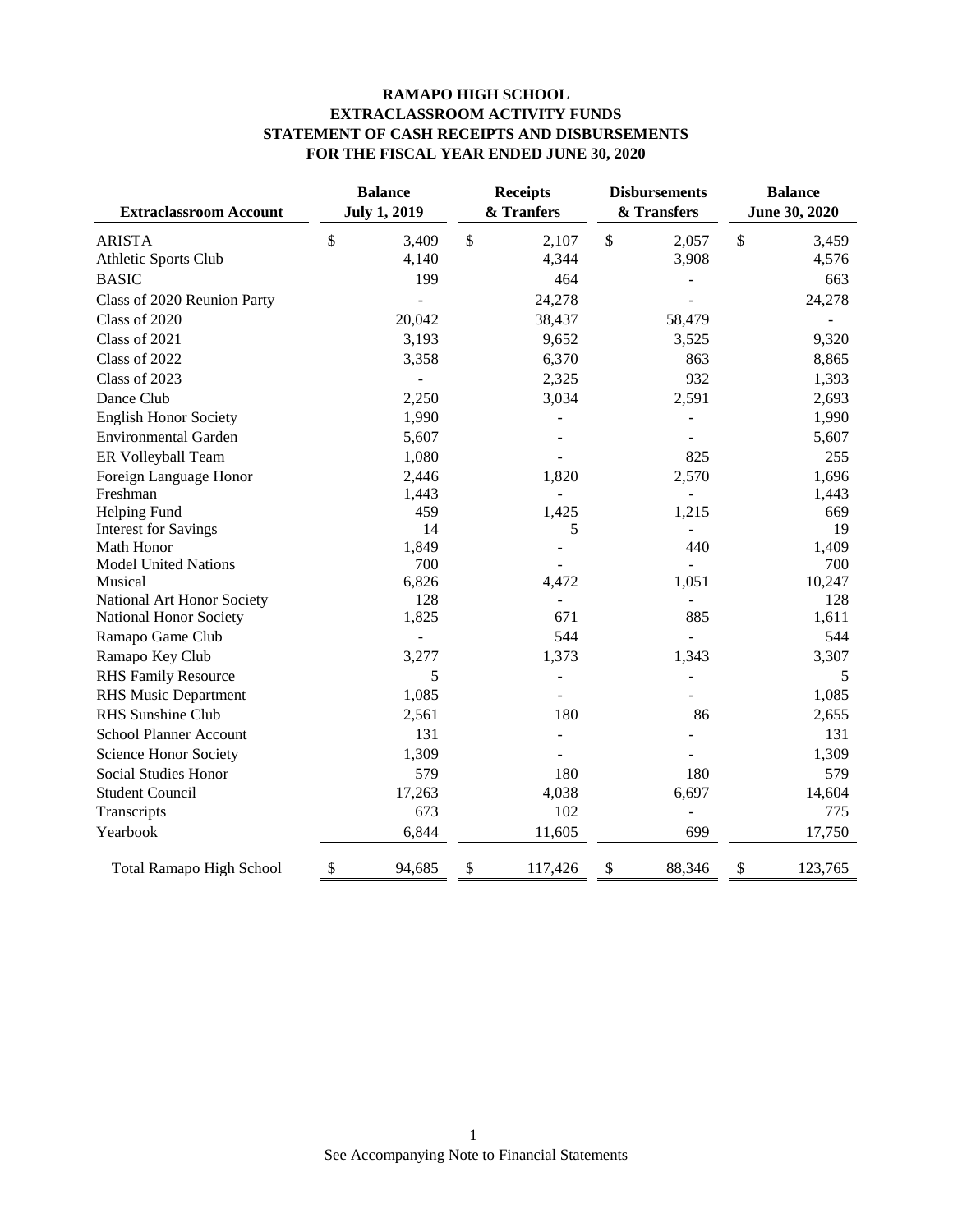#### **SPRING VALLEY HIGH SCHOOL EXTRACLASSROOM ACTIVITY FUNDS STATEMENT OF CASH RECEIPTS AND DISBURSEMENTS FOR THE FISCAL YEAR ENDED JUNE 30, 2020**

| <b>Extraclassroom Account</b>          | <b>Balance</b><br><b>July 1, 2019</b> |                          | <b>Receipts</b><br>& Transfers | <b>Disbursements</b><br>& Transfers | <b>Balance</b><br>June 30, 2020 |        |
|----------------------------------------|---------------------------------------|--------------------------|--------------------------------|-------------------------------------|---------------------------------|--------|
| Class of 2018                          | \$                                    | 2,237                    | \$                             | \$<br>2,237                         | \$                              |        |
| Class of 2019                          |                                       | 18,115                   | 872                            | 12,842                              |                                 | 6,145  |
| Class of 2020                          |                                       | 1,689                    | 16,627                         | 13,173                              |                                 | 5,143  |
| Class of 2021                          |                                       | 100                      | 1,400                          | 1,364                               |                                 | 136    |
| Class of 2022                          |                                       | 382                      | 1,756                          | $\overline{a}$                      |                                 | 2,138  |
| Class of 2023                          |                                       |                          | 1,500                          | 1,484                               |                                 | 16     |
| Athletics                              |                                       | 152                      | $\blacksquare$                 |                                     |                                 | 152    |
| <b>Biology Club</b>                    |                                       | 1,394                    | 1,711                          | 131                                 |                                 | 2,974  |
| Cheerleading                           |                                       | 112                      |                                |                                     |                                 | 112    |
| Dance Club                             |                                       | 2,907                    |                                |                                     |                                 | 2,907  |
| English Honor Society                  |                                       | 2,654                    | 665                            | 165                                 |                                 | 3,154  |
| <b>Fitness Club</b>                    |                                       | 28                       |                                |                                     |                                 | 28     |
| <b>Football Booster Club</b>           |                                       | 2,987                    | 8,935                          | 9,069                               |                                 | 2,853  |
| Foreign Language Honor                 |                                       | 244                      | 820                            | $\overline{a}$                      |                                 | 1,064  |
| <b>General Organization</b>            |                                       | 19,726                   | 5,013                          | 4,106                               |                                 | 20,633 |
| Guidance                               |                                       | 118                      | 31                             |                                     |                                 | 149    |
| Key Club                               |                                       | 1,389                    | 463                            | 637                                 |                                 | 1,215  |
| Library                                |                                       | $\overline{\phantom{m}}$ | 782                            | 665                                 |                                 | 117    |
| Math Honor Society                     |                                       | 391                      |                                | 110                                 |                                 | 281    |
| National Honor Society                 |                                       | 265                      | 622                            | 819                                 |                                 | 68     |
| <b>PBIS</b>                            |                                       | 1,404                    |                                | 240                                 |                                 | 1,164  |
| Poetry Club                            |                                       | 529                      |                                |                                     |                                 | 529    |
| Science Honor Society                  |                                       | 2,437                    |                                | 199                                 |                                 | 2,238  |
| Science Olympiad                       |                                       | 43                       | 7                              |                                     |                                 | 50     |
| Social Studies Honor Society           |                                       | 405                      |                                |                                     |                                 | 405    |
| <b>SVHS Holiday Fundraiser</b>         |                                       | 572                      | 650                            | 961                                 |                                 | 261    |
| <b>SVHS School Store</b>               |                                       | 401                      | 4,519                          | 4,407                               |                                 | 513    |
| Swim Club                              |                                       | 10                       | 1,000                          | 631                                 |                                 | 379    |
| Tennis Team                            |                                       | 103                      | 3,908                          | 2,529                               |                                 | 1,482  |
| Thespians                              |                                       | 2,380                    | 5,299                          | 5,943                               |                                 | 1,736  |
| Wellness                               |                                       | 46                       | L,                             |                                     |                                 | 46     |
| Yearbook                               |                                       | 256                      | $\overline{a}$                 |                                     |                                 | 256    |
| <b>Total Spring Valley High School</b> | \$                                    | 63,476                   | \$<br>56,580                   | \$<br>61,712                        | \$                              | 58,344 |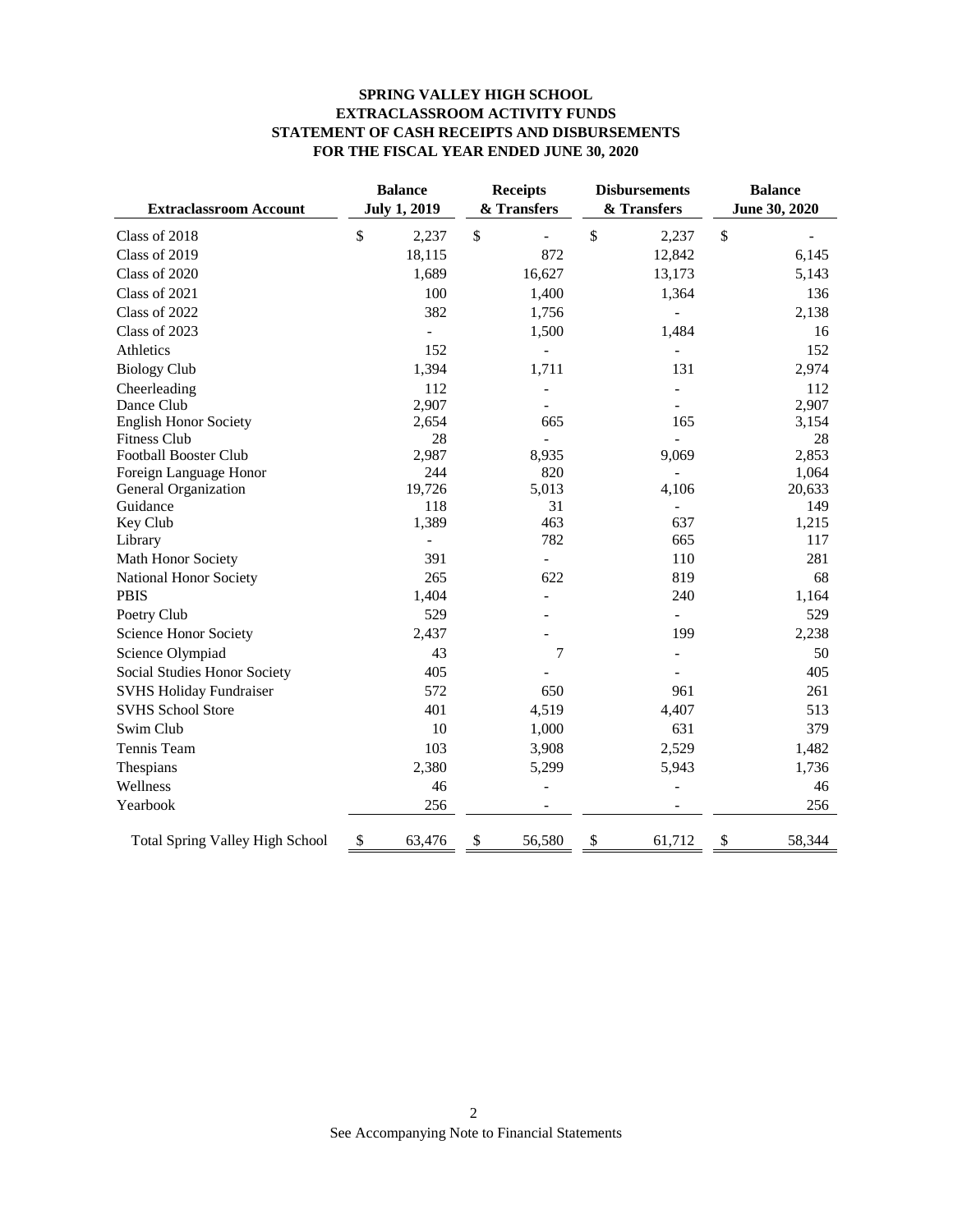#### **POMONA MIDDLE SCHOOL EXTRACLASSROOM ACTIVITY FUNDS STATEMENT OF CASH RECEIPTS AND DISBURSEMENTS FOR THE FISCAL YEAR ENDED JUNE 30, 2020**

| <b>Extraclassroom Account</b> | <b>Balance</b><br><b>July 1, 2019</b> |          | <b>Receipts</b><br>& Transfers |    | <b>Disbursements</b><br>& Transfers |    | <b>Balance</b><br>June 30, 2020 |  |
|-------------------------------|---------------------------------------|----------|--------------------------------|----|-------------------------------------|----|---------------------------------|--|
| Drama Club                    | \$<br>876                             | <b>S</b> | $\overline{\phantom{a}}$       | \$ |                                     | S  | 876                             |  |
| Lil Factory                   | 16                                    |          | $\overline{\phantom{a}}$       |    | -                                   |    | 16                              |  |
| <b>PBIS</b>                   | 6,158                                 |          | 1,341                          |    | 717                                 |    | 6,782                           |  |
| <b>Student Council</b>        | 880                                   |          | $\overline{\phantom{a}}$       |    | -                                   |    | 880                             |  |
| Yearbook Club                 | 744                                   |          | -                              |    | 55                                  |    | 689                             |  |
| Total Pomona Middle School    | \$<br>8.674                           | S        | 1.341                          | \$ | 772                                 | £. | 9,243                           |  |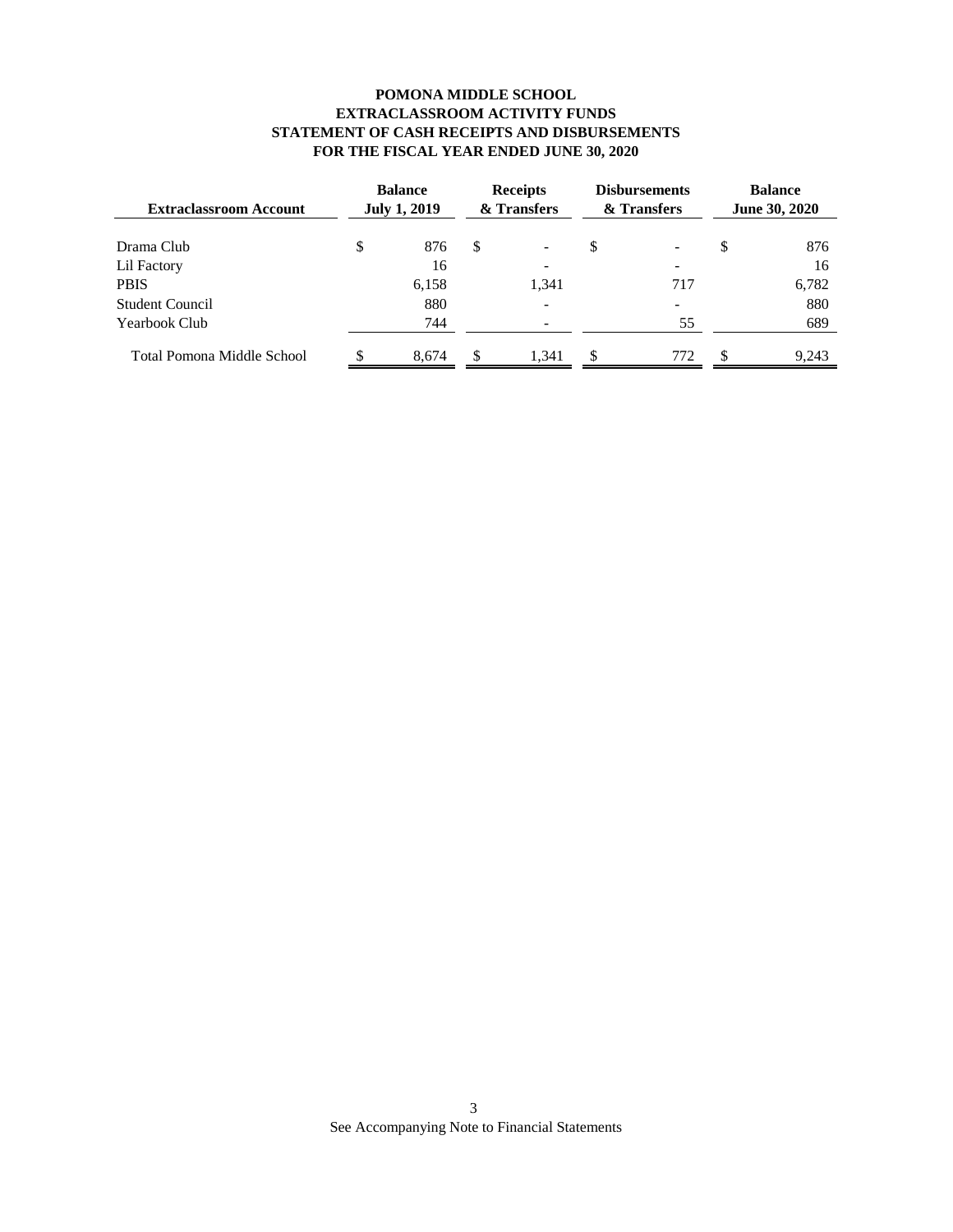### **KAKIAT STEAM ACADEMY EXTRACLASSROOM ACTIVITY FUNDS STATEMENT OF CASH RECEIPTS AND DISBURSEMENTS FOR THE FISCAL YEAR ENDED JUNE 30, 2020**

| <b>Extraclassroom Account</b>     | <b>Balance</b><br><b>July 1, 2019</b> |       | <b>Receipts</b><br>& Transfers |                          | <b>Disbursements</b><br>& Transfers |       | <b>Balance</b><br><b>June 30, 2020</b> |       |
|-----------------------------------|---------------------------------------|-------|--------------------------------|--------------------------|-------------------------------------|-------|----------------------------------------|-------|
| Sudent Council                    | S                                     | 3.107 | \$                             | 920                      |                                     | 2.516 |                                        | 1.511 |
| 8th Grade                         |                                       | 499   |                                | 100                      |                                     |       |                                        | 599   |
| Multicultural                     |                                       | 981   |                                | $\overline{\phantom{a}}$ |                                     | 593   |                                        | 388   |
| <b>Total Kakiat STEAM Academy</b> |                                       | 4.587 | S                              | 1.020                    | S                                   | 3.109 |                                        | 2,498 |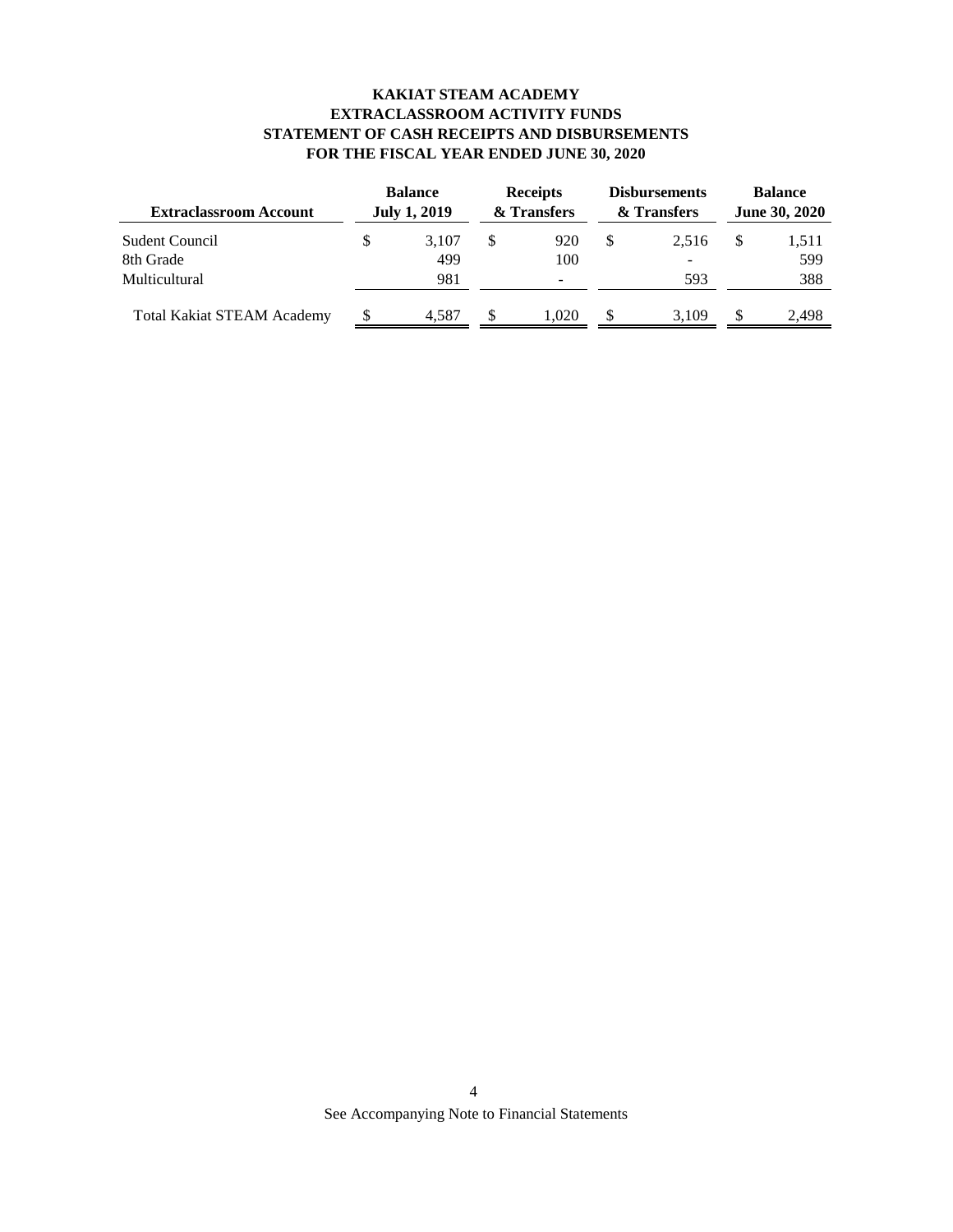### **CHESTNUT RIDGE MIDDLE SCHOOL EXTRACLASSROOM ACTIVITY FUNDS STATEMENT OF CASH RECEIPTS AND DISBURSEMENTS FOR THE FISCAL YEAR ENDED JUNE 30, 2020**

| <b>Extraclassroom Account</b>             |    | <b>Balance</b><br><b>July 1, 2019</b> |     | <b>Receipts</b><br>& Transfers |               | <b>Disbursements</b><br>& Transfers |     | <b>Balance</b><br>June 30, 2020 |  |
|-------------------------------------------|----|---------------------------------------|-----|--------------------------------|---------------|-------------------------------------|-----|---------------------------------|--|
| <b>CRMS</b> Fund                          | \$ | 95                                    | \$  | 3,341                          | \$            | 3,638                               | \$  | (202)                           |  |
| <b>NJHS</b>                               |    | 6                                     |     | 769                            |               | 619                                 |     | 156                             |  |
| <b>Student Council</b>                    |    | 10,101                                |     |                                |               | 1,250                               |     | 8,851                           |  |
| Music                                     |    |                                       |     | 2,520                          |               | 2,077                               |     | 443                             |  |
| Yearbook                                  |    | 383                                   |     |                                |               |                                     |     | 383                             |  |
| <b>Total Chestnut Ridge Middle School</b> |    | 10,585                                | \$. | 6.630                          | <sup>\$</sup> | 7,584                               | \$. | 9,631                           |  |
| <b>Total All Schools</b>                  |    | 182,007                               | S   | 182,997                        | <sup>\$</sup> | 161,523                             |     | 203,481                         |  |